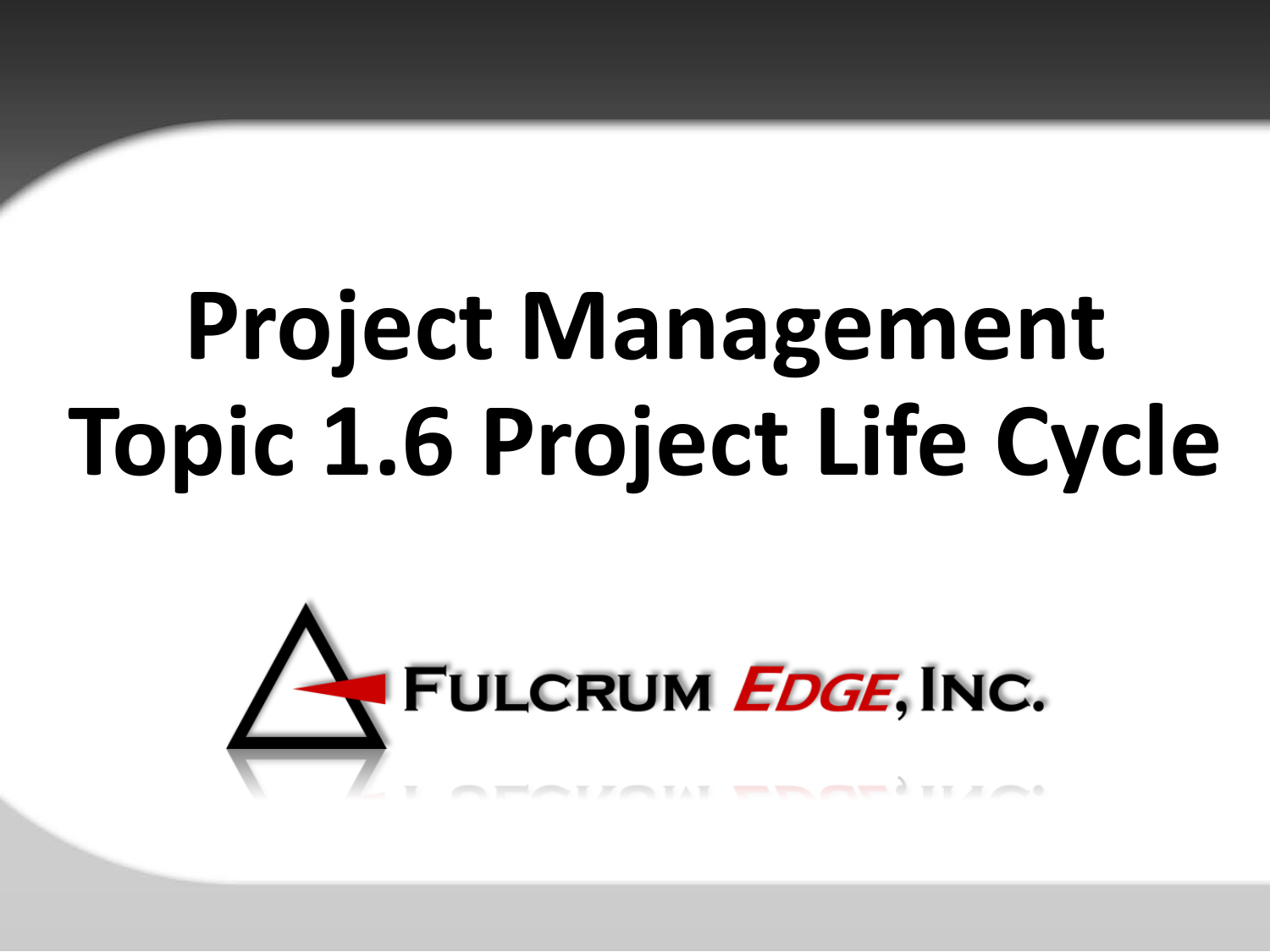#### **Project Life Cycle Characteristics**

- Cost
- Staffing
- Stakeholder influence
- Cost of Changes
- Risk
- Sunk Costs

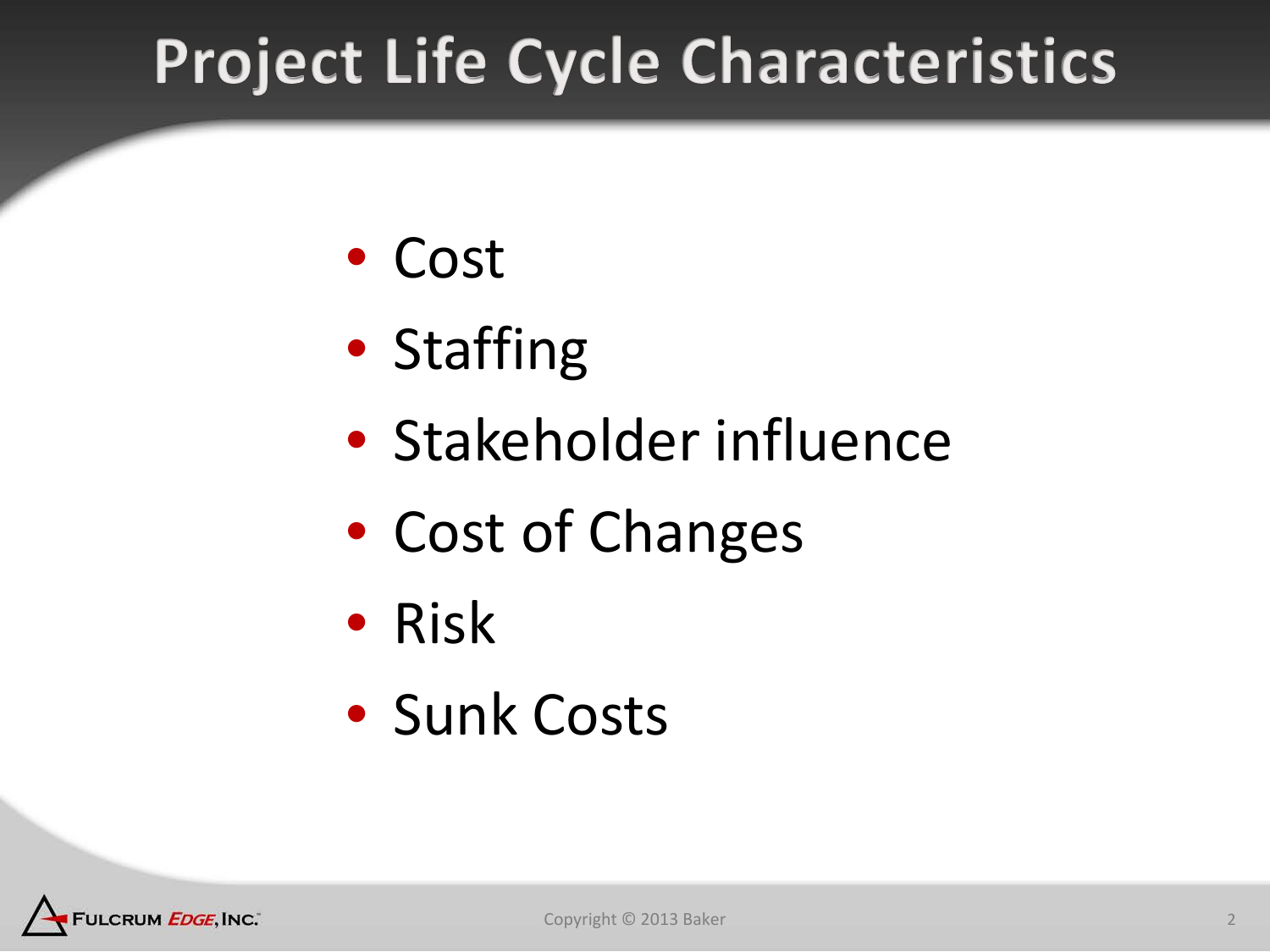#### Daily Cost & Staffing



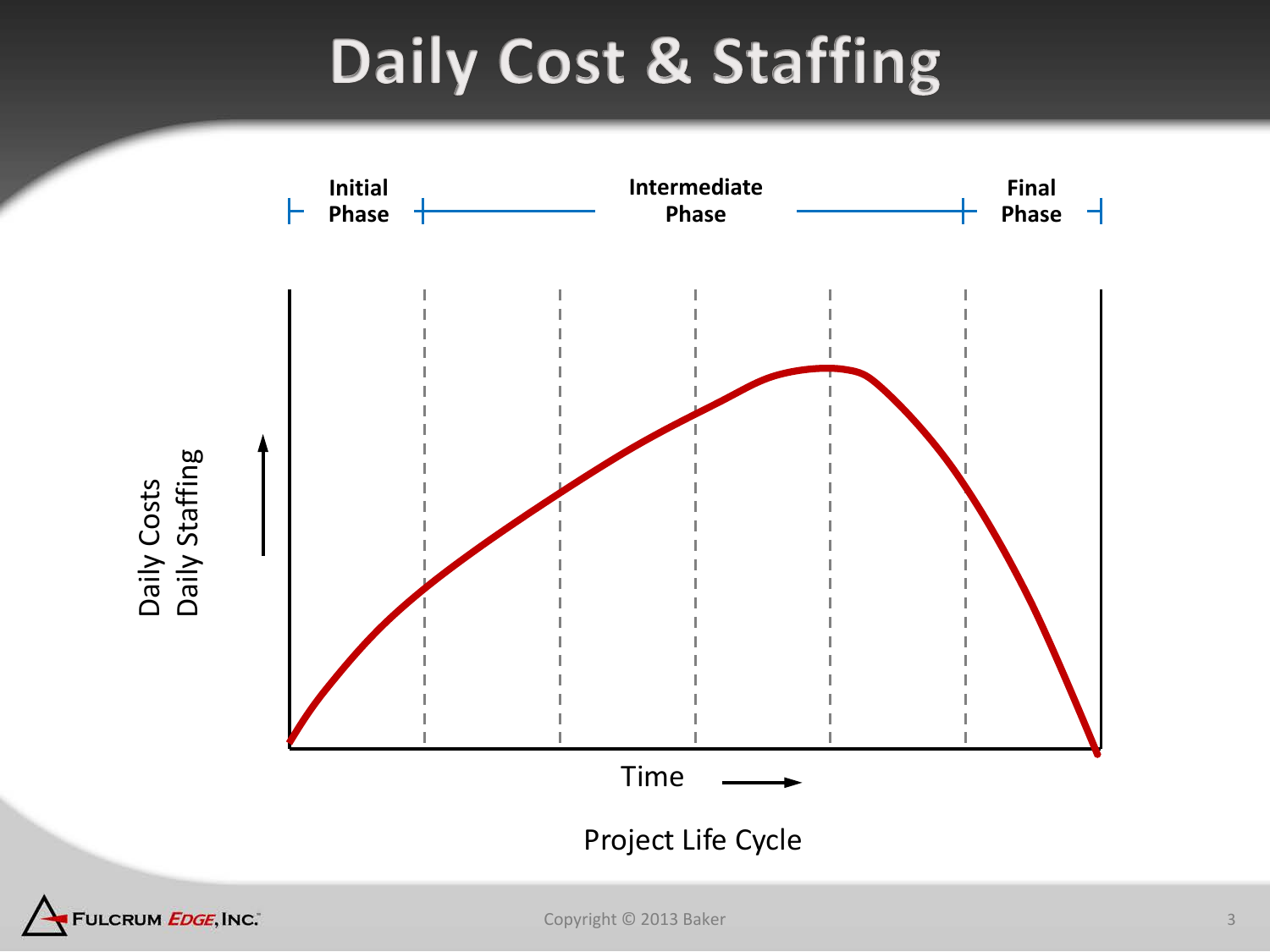#### **Impact of Stakeholders & Changes**

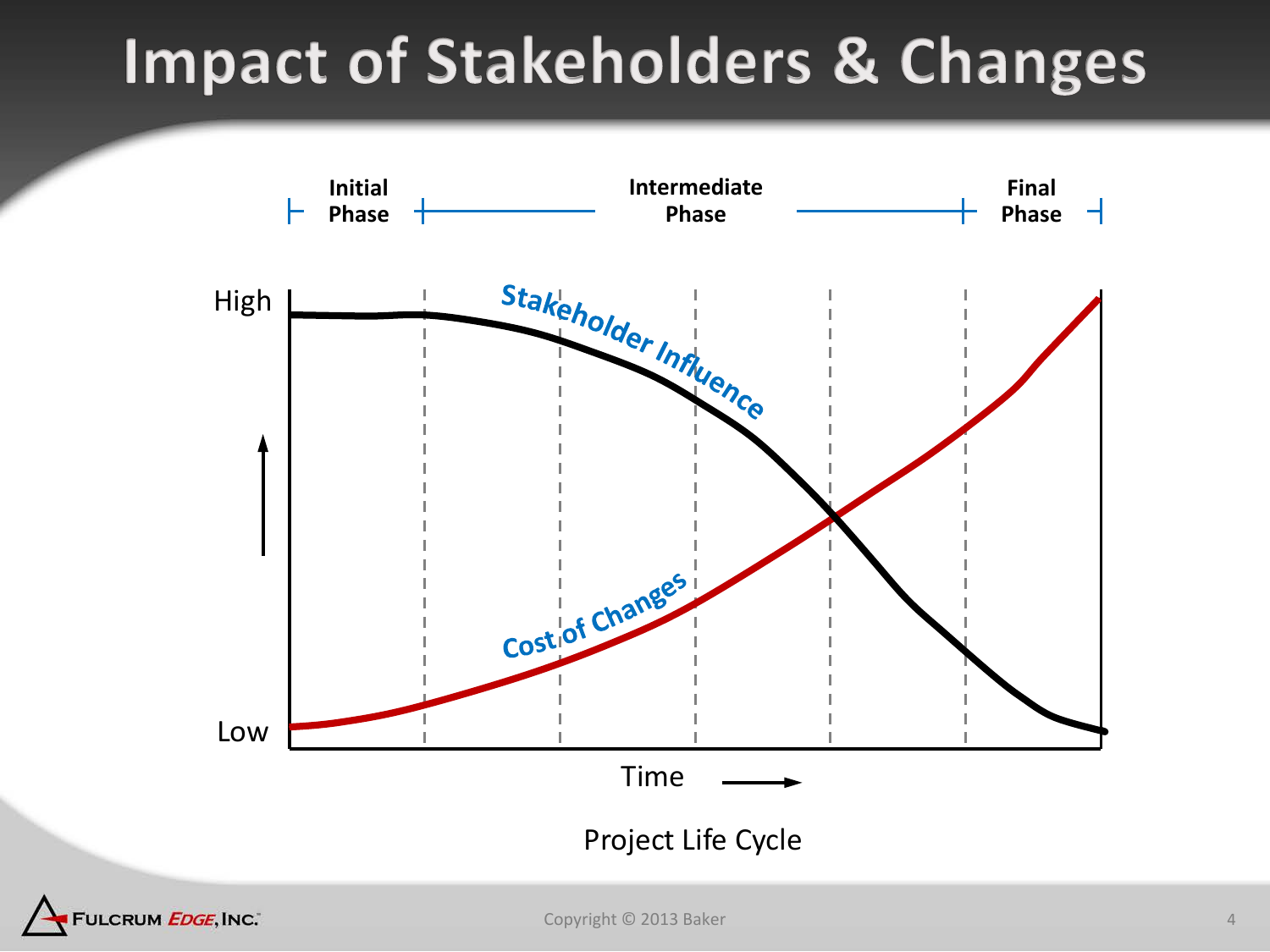#### **Total Risk & Investment**

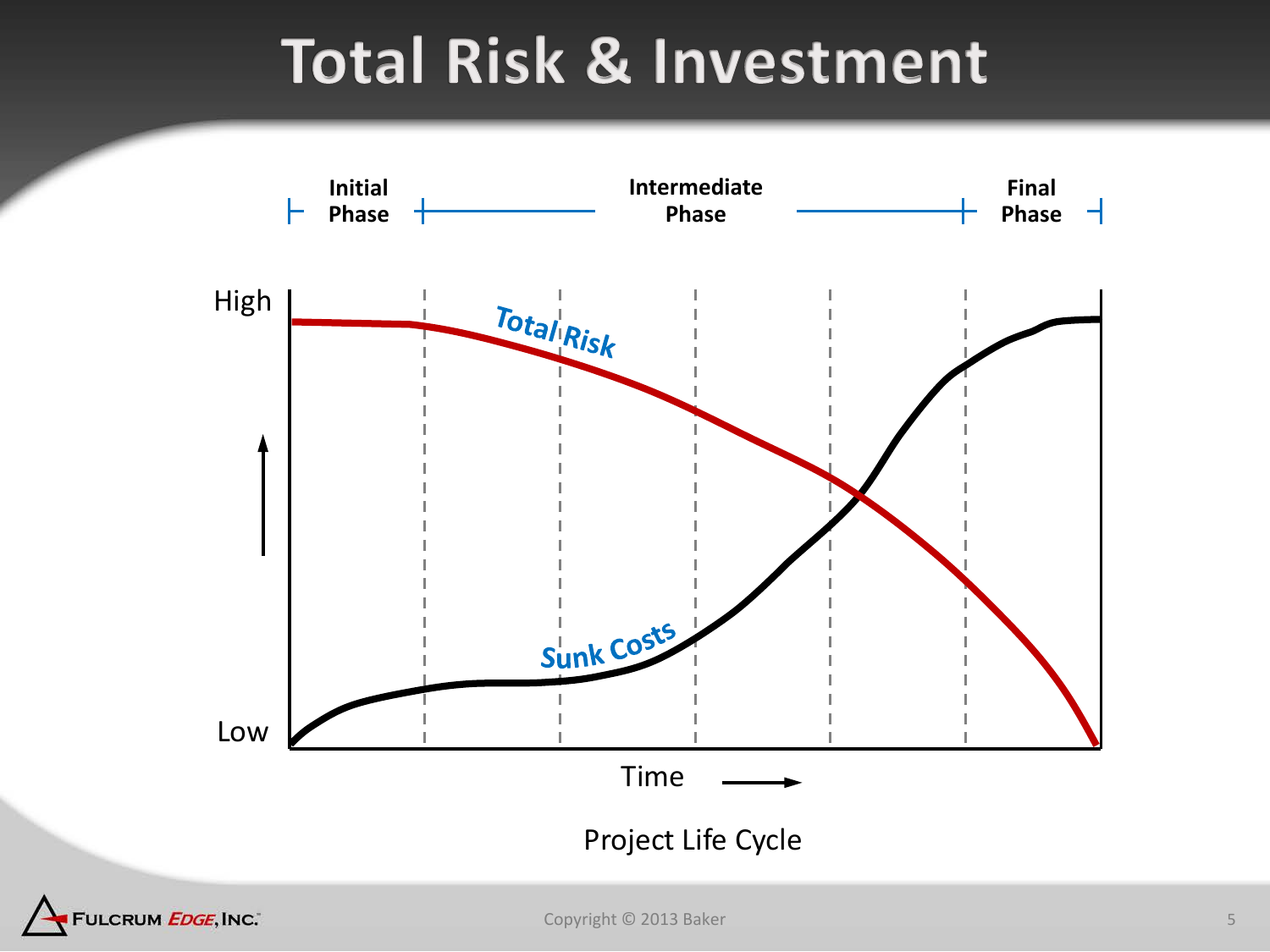## **Project Life Cycle**

- Framework for managing the project regardless of the work involved.
- Collection of sequential and sometimes overlapping project phases.
- Organizations involved determine phases based on their requirements.

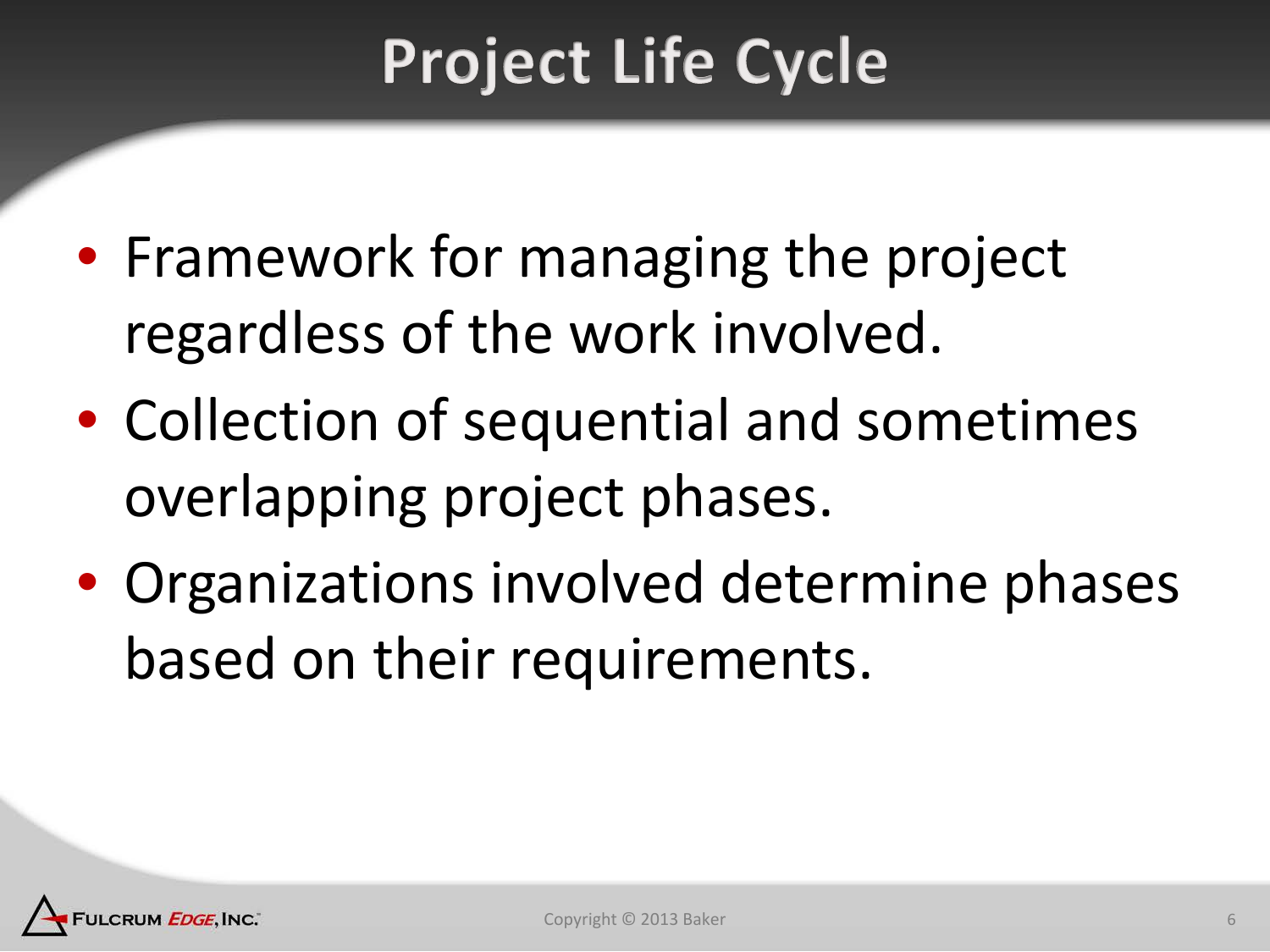#### **Project Phases**

- A Phase is a division within a project to manage completion of major deliverables
- There is no ideal structure
- Small projects may have one phase while large projects generally have many phases.
- Work is distinct from other phases
- A Phase is not a Process Group!
- All Process Groups apply to each phase
- Phase end is a natural point to reassess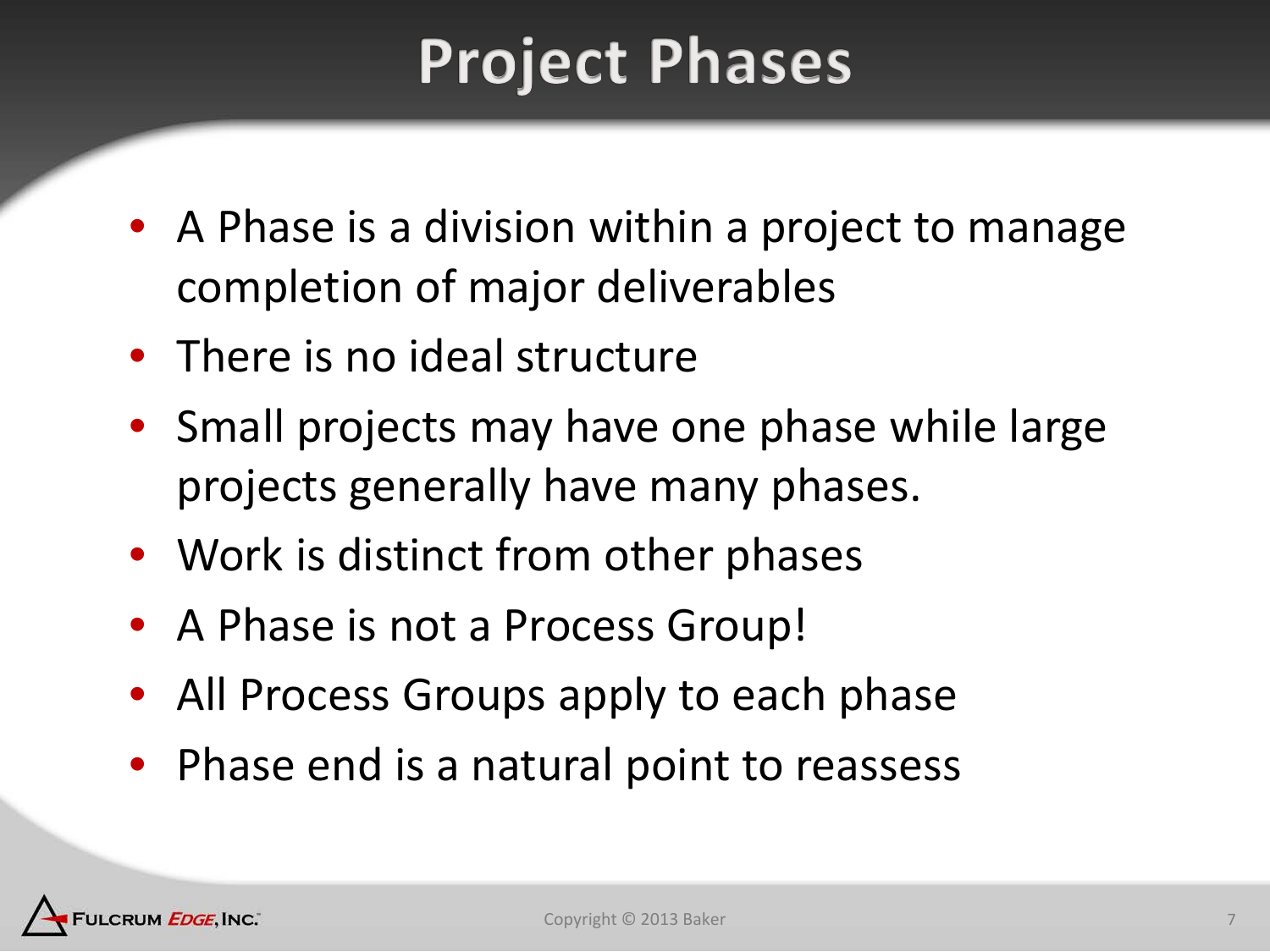#### **Examples of Project Phases**

| <b>Lead</b>     | <b>Manufacture</b> | <b>Start up</b> |
|-----------------|--------------------|-----------------|
| <b>Research</b> | <b>Assemble</b>    | <b>Train</b>    |
| <b>Specify</b>  | <b>Transport</b>   | <b>Buy off</b>  |
| <b>Procure</b>  | <b>Site Prep</b>   | <b>Ramp up</b>  |
| <b>Engineer</b> | <b>Install</b>     | <b>Warranty</b> |

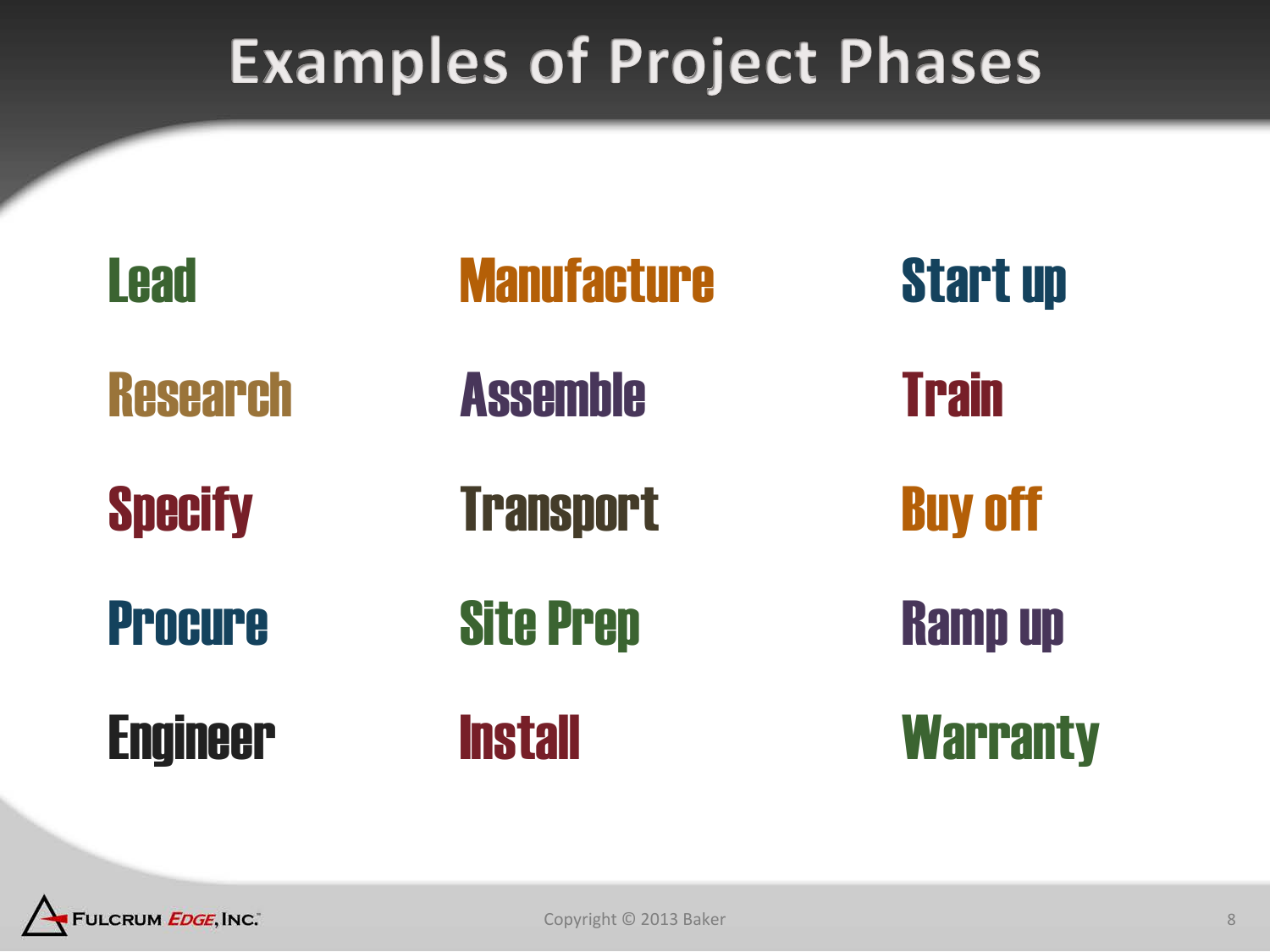#### 1.6.1 Team Exercise



#### **Project Phases**

#### Learn by Doing Project Management Pages 18-19



Copyright © 2013 Baker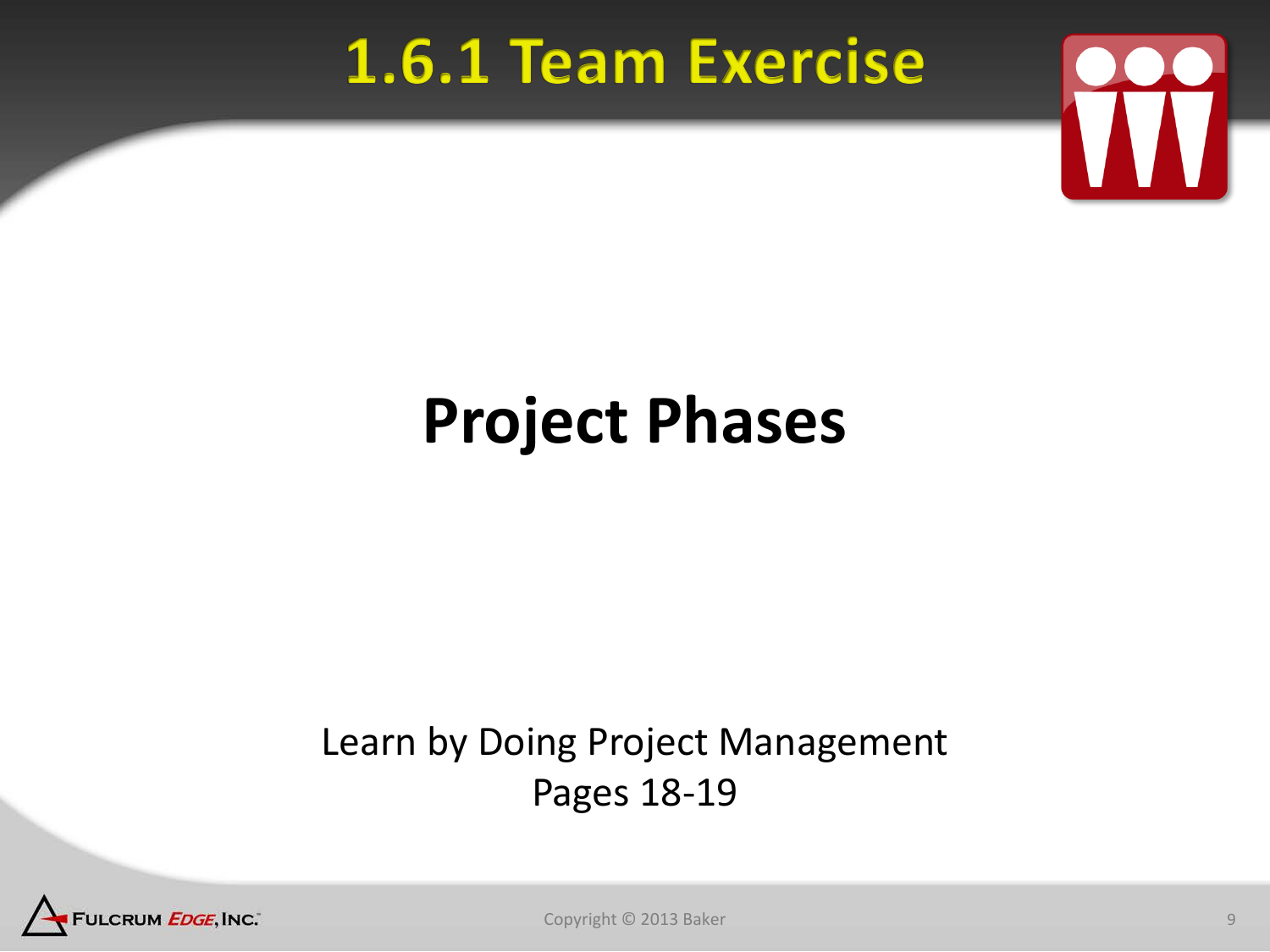#### **Generic Four Phase Life Cycle Structure**

**Regardless of size or complexity, all projects can map into four phases.**

1. Starting

2. Organizing and preparing

3. Completing the work

4. Closing

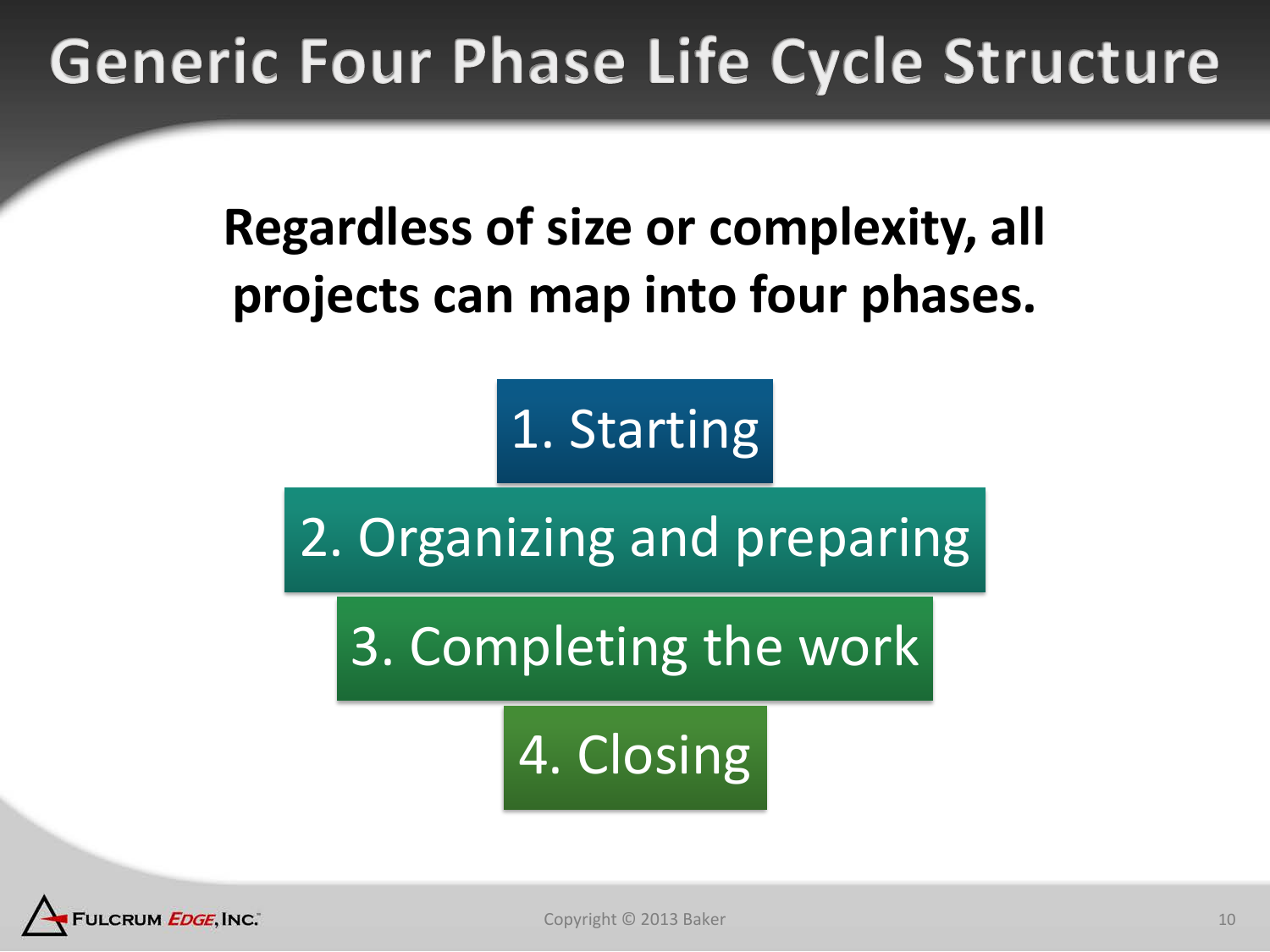#### **Phases in Large Projects**

- Large projects are divided into phases which are a subset of the total project
- Some phases are best managed using operational methodology
- If the phase is customer focused and unique use Project Management philosophy
- If the phase is on going or repetitive use Company organizational framework